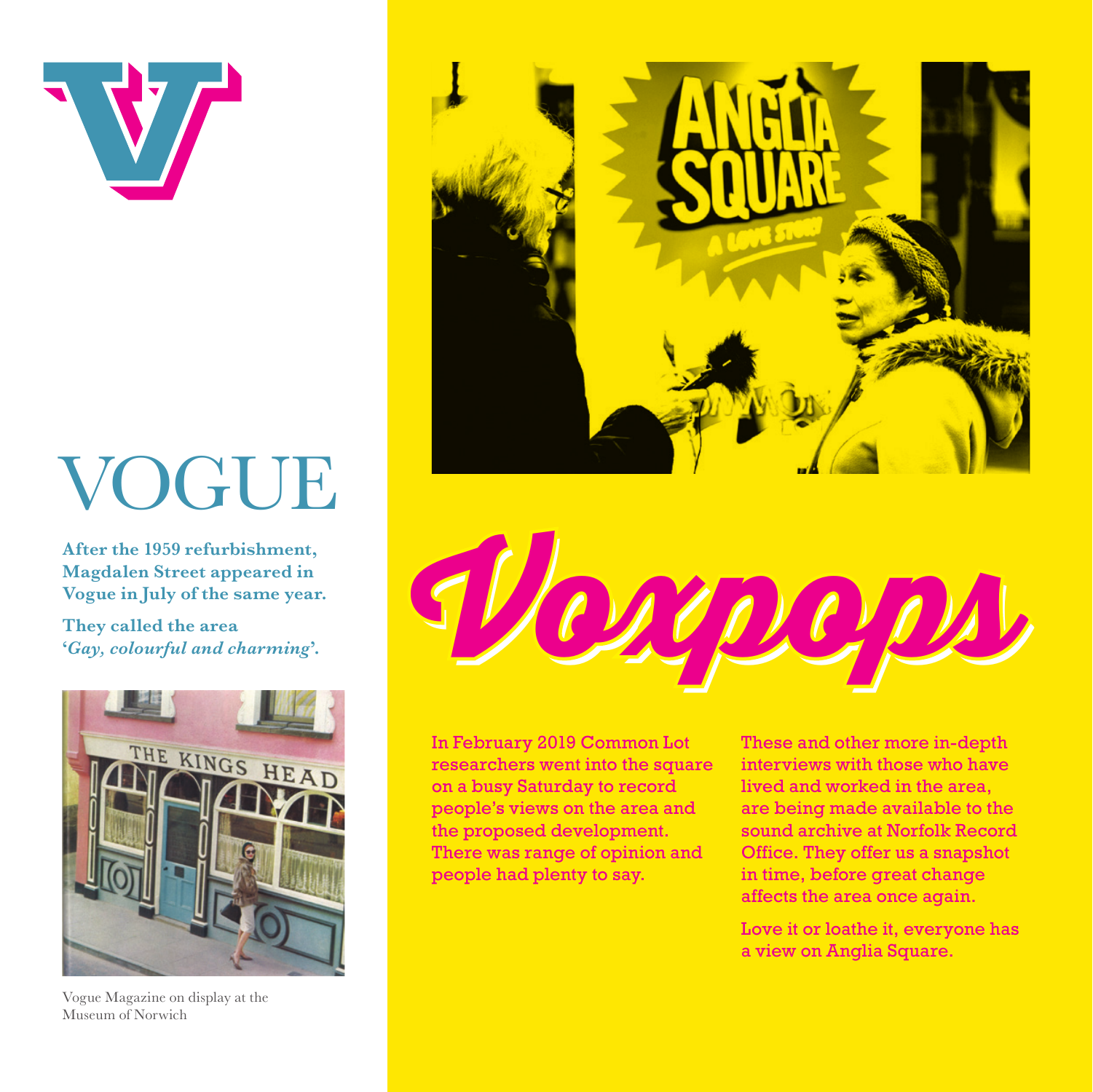**ff** It's got a bad reputation but it's a nice place. It's better for wheelchairs here than in **the city centre.** *I don't think it's fair you can't feed the pigeons.* **If you ramp the prices up like the city centre people round here will struggle.** I call it a concrete jungle. Never liked it since day one. **Love the culture, love the different types of stuff they have here, love the different people who come here.** *Anglia Square's great. It means we don't have to go all the way to Tesco.* **You get diversity round here that you don't see in the rest of the city.** It's a bloody desert here when it comes to sports! **It's all gone downhill round here. It's nothing like it was.** *Once you could do your weekly shop here. Now look at it.* **Old folks rely on places like this!** It's easy to get around here because it's flat. **It's a little rough around the edges but I like it.** *It's too much like Barnsley. I moved here to get away from Barnsley.* **Used to be the hub of Norwich - look at it now. It's just getting worse and worse.** It's a living space. People use it. **I call it Angry Square, because that's how people feel these days.** *The people in the shops are all nice.* **I don't come here if I can avoid it, but I was bursting for a wee.** It's my favourite place in Norwich. **I love the glass roof, it's very unusual.** *You can sit on one of the benches and just watch what's going on. This area has an invisible magic.* **Got a Greggs, so it's pretty sick!** I love how grimy it is, it's nostalgic. **You can find most things you want around here.** It's never been .made the best of. **If they'd just pimp it up that would do lovely!** *I'm looking forward to it being knocked down and redone.* **The plans are an abomination!** The plans look brilliant! **There should be all tables and chairs in the centre.** *Everybody's in a hurry, that's the problem. It's not nearly so friendly.* **We're a very unique city, we don't need to be like everywhere else.** This area is Norwich's Brick Lane. **Why's there a garage in here? How do they get the cars in?** *I like it here - it has lots of toys.* **Needs a Starbucks so I don't have to walk up the city.** Sainsbury's provided a service we don't have anymore. **People can come here and be together without being together.** *It's a great place for the kids to play.* **It's got a bad reputation but it's a nice place.** They need to knock it down and start again! **A new development might just reignite the whole area.** "